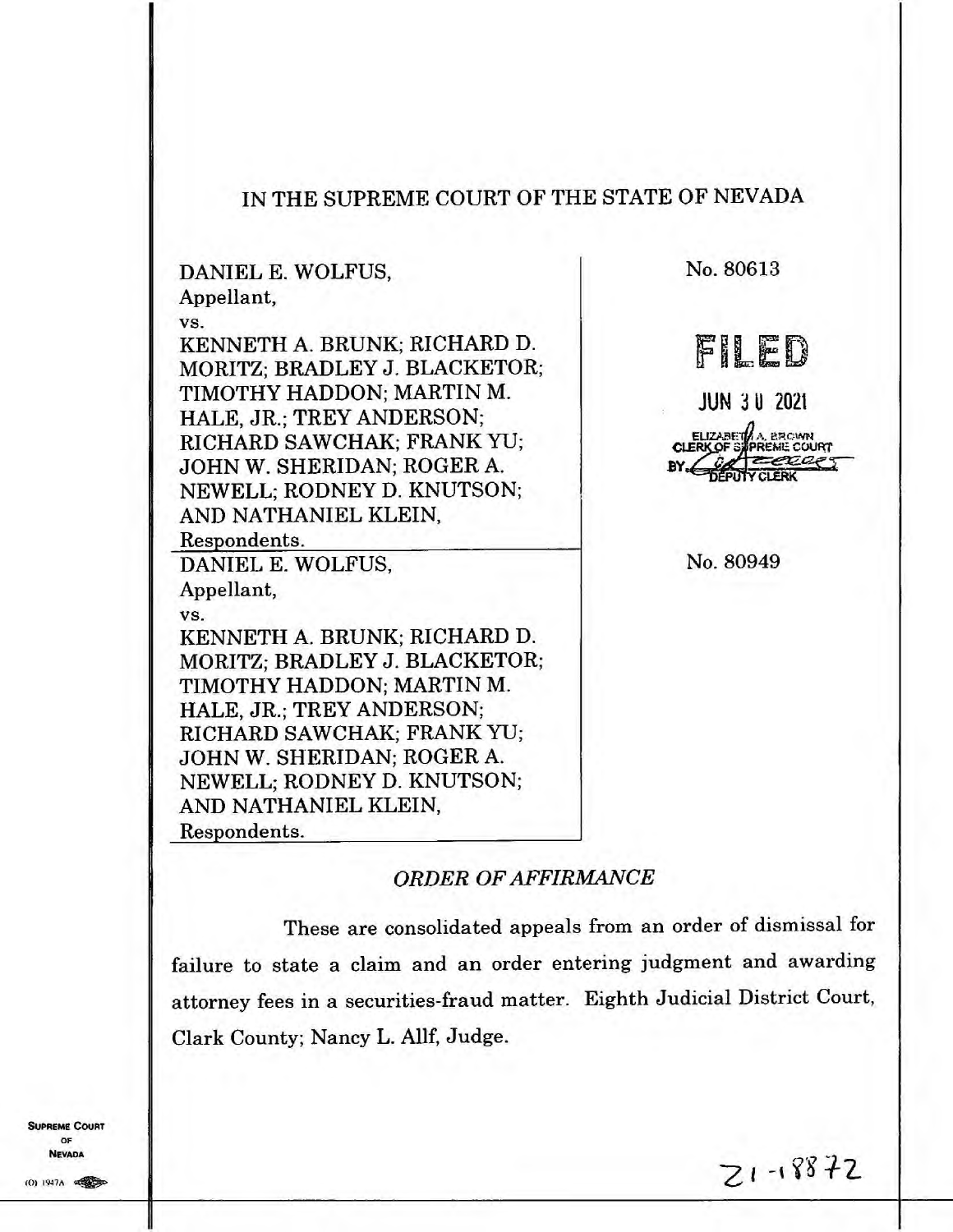Appellant Daniel E. Wolfus argues that the district court erred by applying California Corporations Code Section 25017(e) to determine when his former employer, Midway Gold Corp., sold him securities. He argues that the district court should have used Section 25017(a)'s more general definition of "[s]ale."

We review an order granting dismissal de novo. *Hefetz v. Beavor,* 133 Nev. 323, 326, 397 P.3d 472, 475 (2017). Wolfus presents a statutory-construction issue, which we also review de novo. *Young v. Nev. Gaming Control Bd.,* 136 Nev., Adv. Op. 66, 473 P.3d 1034, 1036 (2020). We will interpret a statute by its plain meaning unless some exception applies. Id. But the parties agree that we should interpret the law at issue here by its plain meaning, so we have limited our analysis accordingly. *See Greenlaw v. United States,* 554 U.S. 237, 243 (2008) ("[Iln both civil and criminal cases, in the first instance and on appeal, [courts] follow the principle of party presentation. That is, we rely on the parties to frame the issues for decision and assign to courts the role of neutral arbiter of matters the parties present.").

Section 25017(a) provides that "[s]ale' or 'sell' includes every contract of sale of, contract to sell, or disposition of, a security or interest in a security for value' and "any exchange of securities and any change in the rights, preferences, privileges, or restrictions of or on outstanding securities." But Section 25017(e) provides an exception for certain securities:

> Every sale or offer of a warrant or *right to purchase*  or subscribe to another security of the same or another issuer, as well as every sale or offer of a security which gives the holder a present or future right or privilege to convert the security into another security of the same or another issuer,

**SUPREME COURT** OF **NEVADA**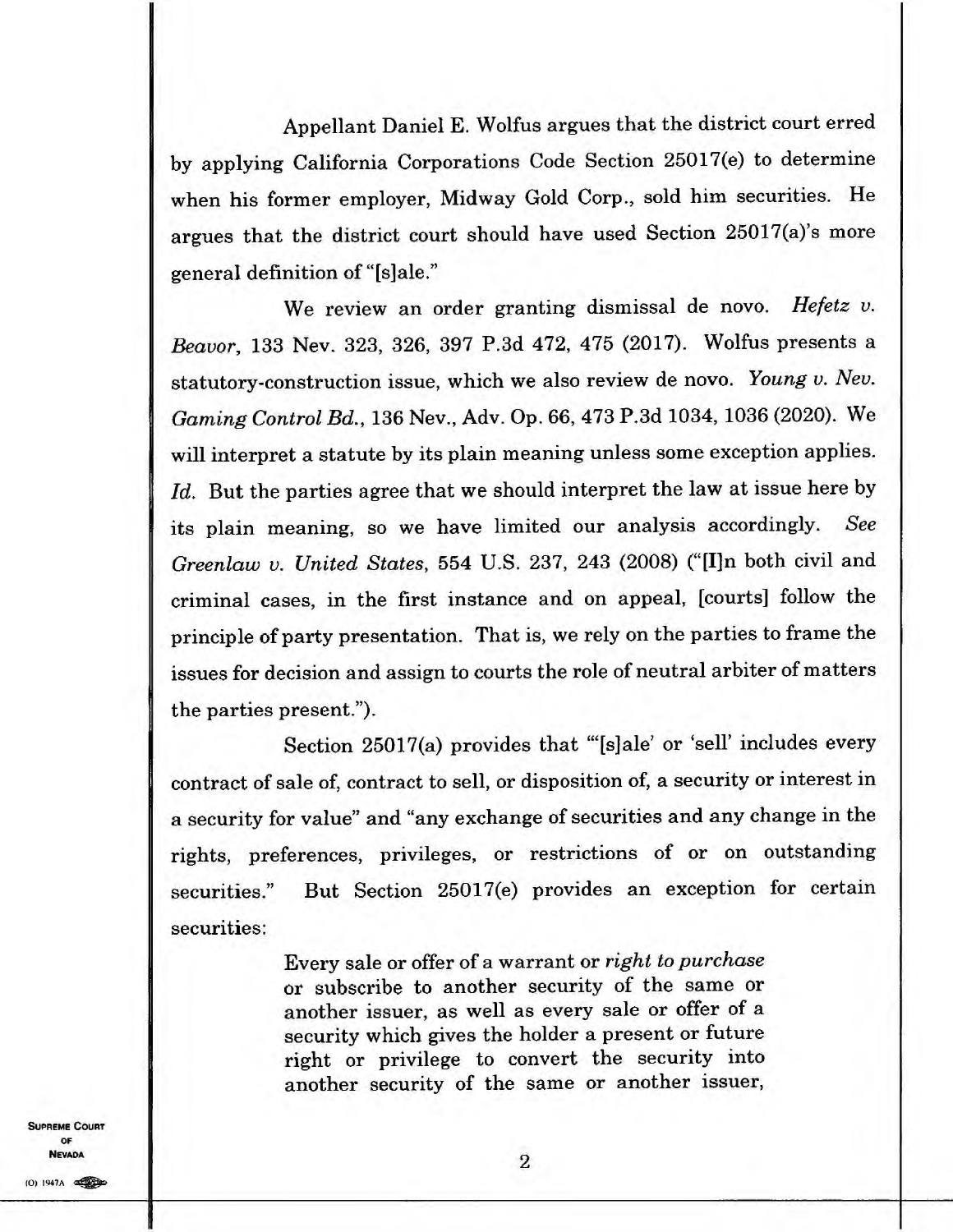**includes an offer and sale of the other security only at the time of the offer or sale of the warrant or right or convertible security; but** *neither the exercise of the right to purchase* **or subscribe or to convert**  *nor the issuance of securities pursuant thereto is an offer or sale.* 

**(Emphases added.)** 

**The district court found that Section 25017(e) applies here because Wolfus alleged that his injury arose from his exercise of his right to purchase stock via his options. Because Section 25017(e) provides that "neither the exercise of the right to purchase . . . nor the issuance of securities pursuant thereto is an offer or sale," and California Corporations Code Section 25401 applies only to a fraudulent** *offer or sale,* **the district court concluded that Wolfus's Section 25401 claim failed as a matter of law and dismissed it.** 

**Wolfus argues that Section 25017(e) addresses only** *two*  **securities: warrants and convertibles, and the district court misunderstood those securities to include stock options. He argues that a "right to purchase," although Section 25017(e) refers to it separately from a warrant and a convertible, is a warrant.'** 

**Respondents answer that Section 25017(e) plainly addresses**  *three* **types of securities: warrants, rights to purchase or subscribe, and convertibles. They argue that the "right to purchase or. . . subscribe" is an option. They note that Section 25017(e) plainly provides that the sale or** 

**SUPREME COURT OF NEVADA** 

**<sup>&#</sup>x27;Alternatively, he argues that receiving the options could not have constituted a sale because options are not securities and he provided no consideration in return. We are unpersuaded that options are not securities and that he did not receive his options in exchange for serving as Midway's Chairman and CEO.**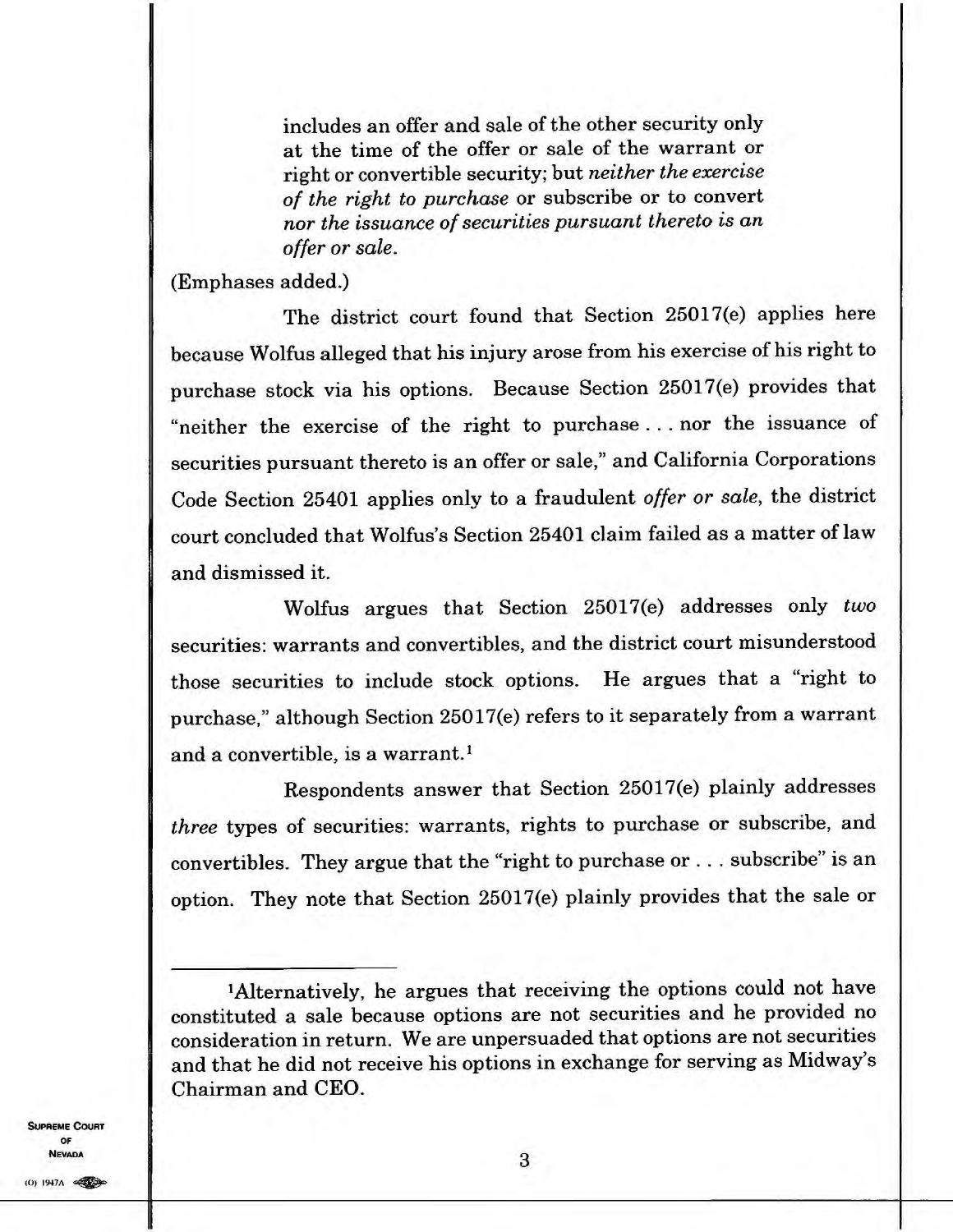offer of the stock occurs when the right is *granted,* and that neither the exercise of the right nor the issuance of the stock is an offer or sale. They cite California and federal practice guides that explain the same and confirm that a "right to purchase" is an option. So they reason that the offer or sale was when Midway *granted* Wolfus the options, and, noting that Wolfus alleged an injury only in connection with *exercising* the options, they conclude that the district court correctly granted dismissal.

Respondents are correct. First, "right to purchase" plainly refers, at least inclusively, to call options like those Wolfus received under Midway's stock-option plan. *See Option, Black's Law Dictionary* (11th ed. 2019) (The right (but not the obligation) to buy or sell a given quantity of securities, commodities, or other assets at a fixed price within a specified time."). Tellingly, the SEC forms that Wolfus includes in the appellate record report the "Right to Buy" options he received, the type and quantities of securities he had the right to buy, the fixed prices at which he had the right to buy them, and the dates on which the options expired.

Second, under Section 25017(e)'s plain meaning, the offer and sale of stock obtained via a right to purchase (or a warrant or convertible) occurs upon the right's *issuance* rather than its *exercise* or the *stock's*  issuance. Should any doubt remain, Section 25017(e) concludes by providing that "neither the exercise of the right to purchase . . . nor the issuance of securities pursuant thereto is an offer or sale."

**SUPREME COURT OF NEVADA**